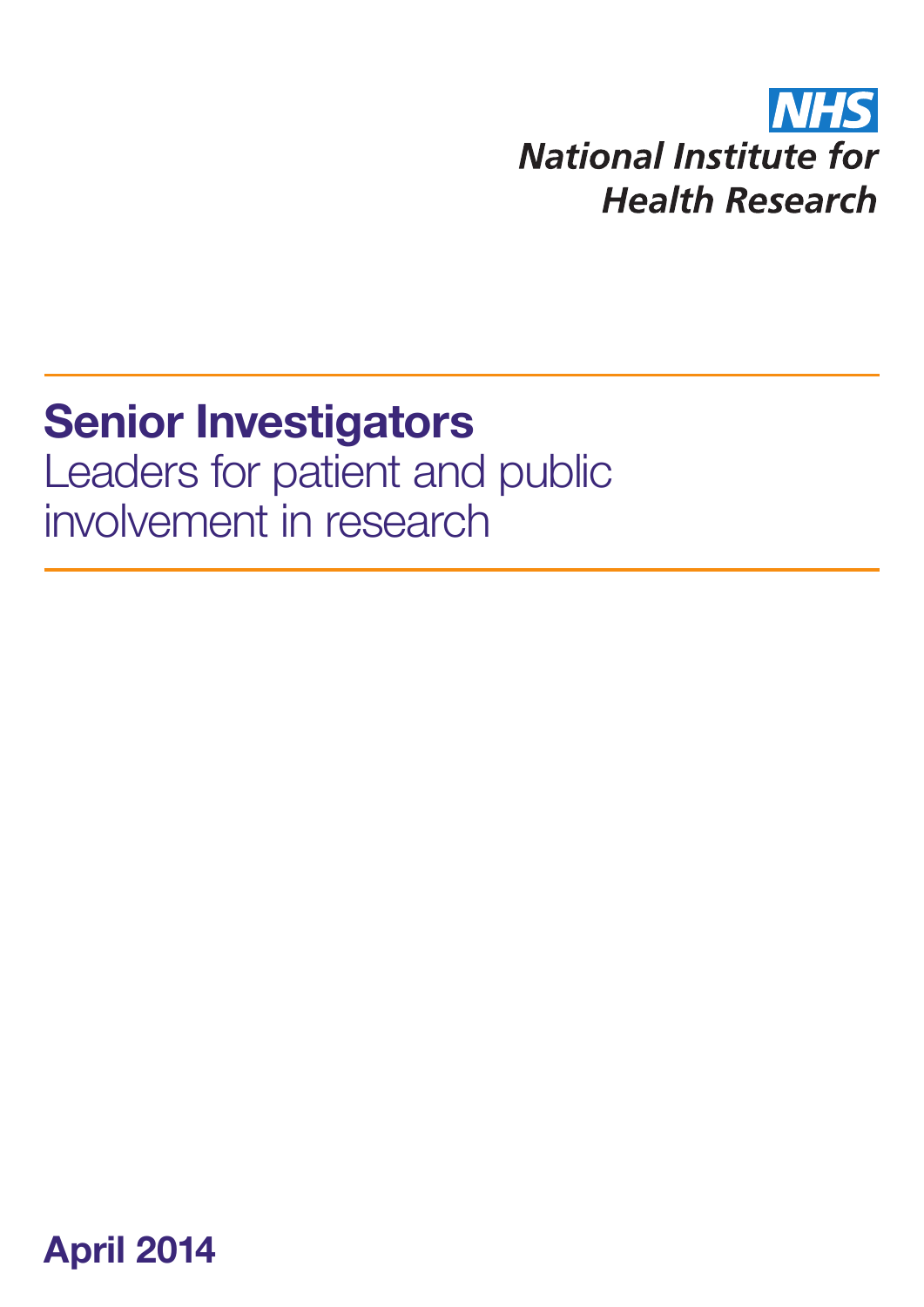### **Contents**

| <b>Foreword: Professor Dame Sally C. Davies, Chief Medical Officer</b>                                                                             |  |
|----------------------------------------------------------------------------------------------------------------------------------------------------|--|
| <b>Introduction: Simon Denegri, Chair, INVOLVE and NIHR National Director</b>                                                                      |  |
| <b>NIHR Senior Investigators:</b> Leaders of patient and public involvement in research  06                                                        |  |
| <b>Examples</b>                                                                                                                                    |  |
| Dr John Bradley, Director, NIHR Cambridge Biomedical Research Centre  06                                                                           |  |
| <b>Professor David Gunnell</b> , Professor of Epidemiology, School of Social                                                                       |  |
| <b>Professor Elaine Hay, Director, Institute of Primary Care and Health Sciences Centre,</b>                                                       |  |
| <b>Professor Hywel Williams</b> , Professor of Dermato-Epidemiology and Director,                                                                  |  |
| <b>Professor Sue Ziebland, Director, Health Experiences Group,</b><br>Nuffield Department of Primary Care Health Services University of Oxford  14 |  |
|                                                                                                                                                    |  |

This paper should be referenced as:

**INVOLVE (2014) NIHR Senior Investigators:** Leaders for patient and public involvement in research, INVOLVE, Eastleigh

© INVOLVE April 2014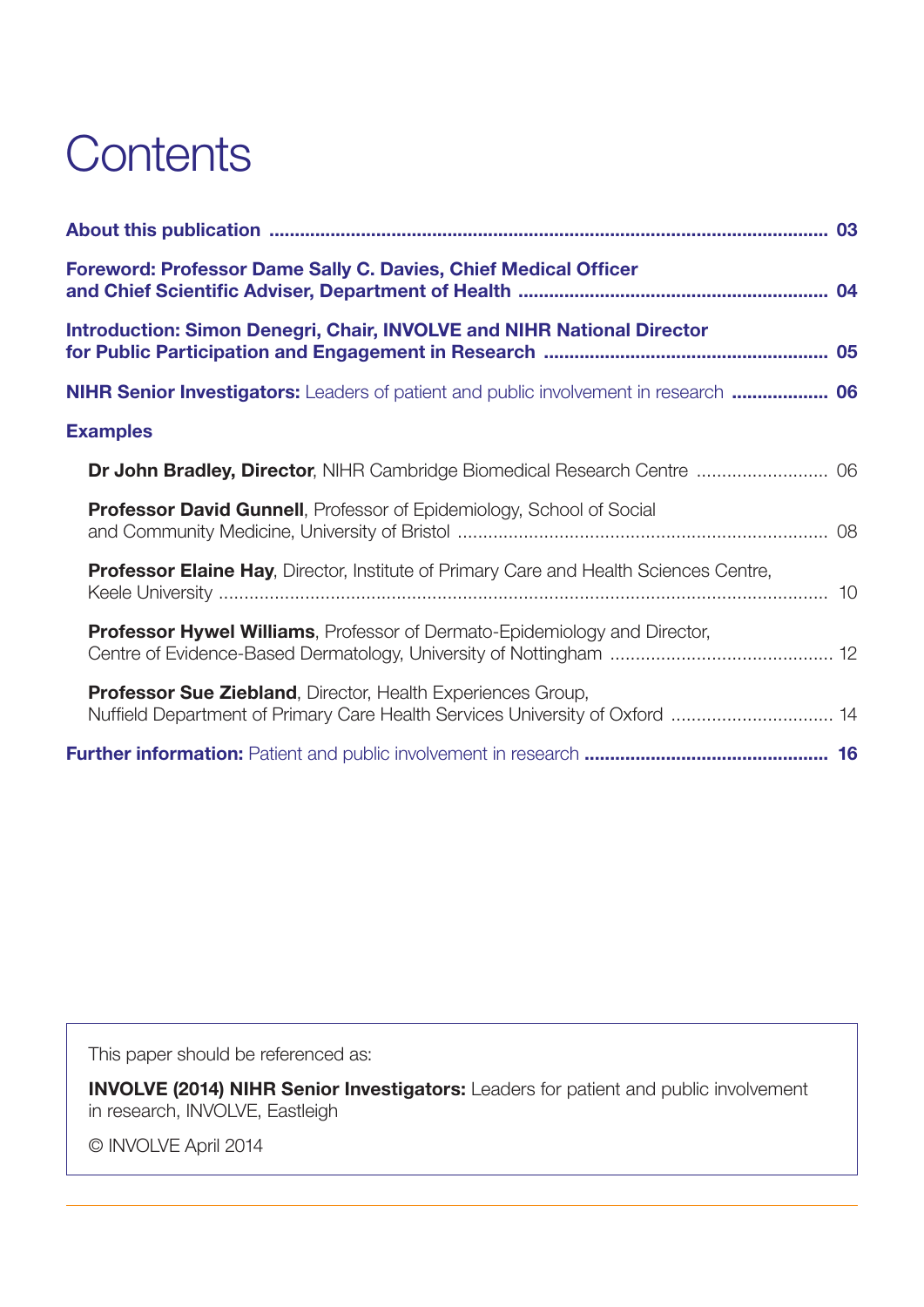### <span id="page-2-0"></span>About this publication

The National Institute for Health Research (NIHR) Senior Investigators (SIs) constitute a network of approximately 200 pre-eminent researchers who represent the country's most outstanding leaders of clinical and applied health and social care research. SIs provide expert advice to the Department of Health's Director General for Research and Development as well as research leadership to the NIHR Faculty<sup>1</sup>. They are selected through a process of annual competition with advice from an independent expert panel currently chaired by Professor Melanie Davies.

This publication presents five examples of how Senior Investigators involve patients and the public in their work. It coincides with the launch of NIHR's Eighth Competition in May 2014 to:

- $\blacksquare$  provide Senior Investigator competition applicants with clear examples of patient and public involvement practice at the level of Senior Investigator;
- $\blacksquare$  encourage all NIHR Faculty members to integrate patient and public involvement into their own research career development; and
- $\blacksquare$  give patients and the public an insight into the ways Senior Investigators involve people in their work.

1 Visit the NIHR Faculty web pages for more information about NIHR Senior Investigators, including a directory: http://www.nihr.ac.uk/faculty/Pages/faculty\_senior\_investigators.aspx

#### Acknowledgements

We thank the project advisory group for their work on this publication:

**Sarah Buckland**, Director, INVOLVE Coordinating Centre – chair of the group;

**John Hughes**, INVOLVE Advisory Group member and former public member of the Senior Investigators panel;

**Mary Ray**, current public member of the Senior Investigators panel;

**Maryrose Tarpey**, Senior Advisor, INVOLVE Coordinating Centre and project manager; and

**Philippa Yeeles**, Head of Patient and Public Involvement, NIHR Central Commissioning Facility (CCF)

The advisory group gratefully acknowledge the skills and expertise of **Katherine Cowan** http://www.katherinecowan.net, who was commissioned by the INVOLVE Coordinating Centre to conduct and write up the interviews.

This was an NIHR-wide project funded by INVOLVE working with NIHR Faculty and the NIHR Central Commissioning Facility.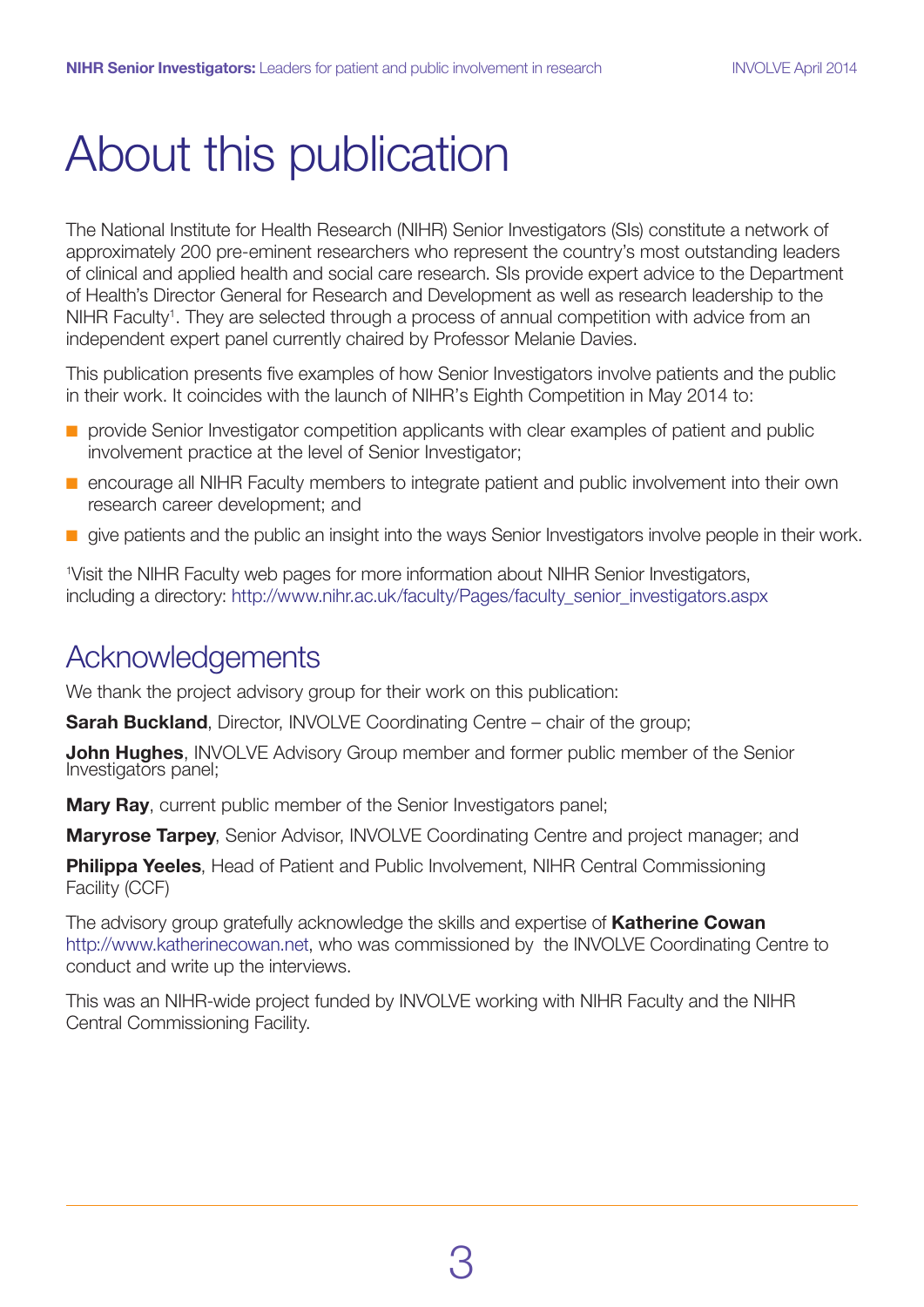

#### <span id="page-3-0"></span>Foreword

In the past I have called on our NIHR Senior Investigators to help lead the way in embedding patient and public involvement into the culture and ethos of health and care research. Now, as the examplars in this publication confirm, Senior Investigators are indeed making a significant contribution to ensure we deliver on our commitment to fund and support research that is important to the needs of patients and the public by involving them every step of the way.

By their leadership, they are enabling the creation of the best possible environment for patient and public involvement in research to flourish. They are using their influence and conviction to place the interests of patients and the public at the heart of all our activity - from individual NIHR funded research projects, training programmes within the Faculty to arrangements within commissioning and infrastructure provision.

I recommend you read this publication, whether you are an aspiring Senior Investigator, at the start of your research career or are a member of the public interested in getting involved. There is much to learn from the experience and excellent practice of these inspirational individuals. They so clearly show what a massive difference patient and public involvement makes and why it remains fundamental to our success.

#### **Professor Dame Sally C. Davies** FRS FMedSci,

Chief Medical Officer and Chief Scientific Adviser, Department of Health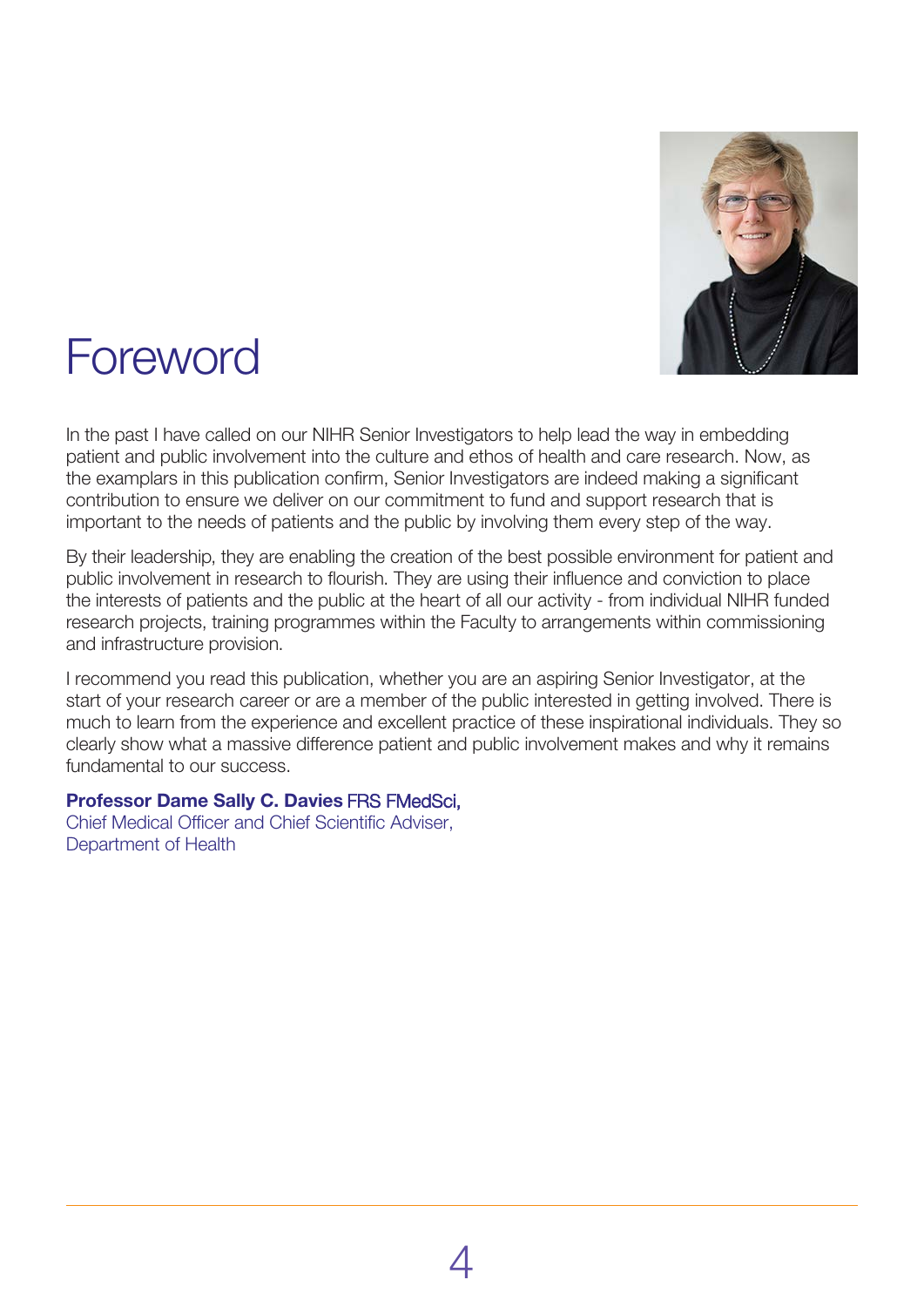

#### <span id="page-4-0"></span>**Introduction**

The National Institute for Health Research (NIHR) has built a world-leading reputation for the way it involves the public in the design, delivery and dissemination of health, social care and public health research.

When it was established in 2006 the NIHR made a bold statement that public involvement would be a core principle in the way it worked. It signalled the beginning of a culture change in how UK health research is conducted. This transformation is ongoing and is actively supported by INVOLVE, NIHR's national advisory group for the advancement of public involvement.

Strong leadership has been crucial to promoting this culture change. NIHR is immensely fortunate in having a cadre of senior researchers who have led the development of public involvement over the years and now champion its value from first-hand experience. This publication gathers together the reflections of five of these leaders who are NIHR Senior Investigators.

Many themes emerge from their descriptions of public involvement: the sense of common purpose that develops between researchers, patients and the public; how this partnership can remove barriers to research – contrary to many people's expectations; and the benefits to research in having public champions that can speak from their own experience of being involved. Each of the senior investigators highlighted in this publication, convey powerful messages on the impact that public involvement has had on their work and the difference it has made.

They show what can be achieved when the active involvement of the public is embedded into research practice. We hope they will inspire and encourage those applying to be NIHR Senior Investigators to lead from the top in continuing to make public involvement happen in the future.

#### **Simon Denegri**

Chair, INVOLVE NIHR National Director for Public Participation and Engagement in Research

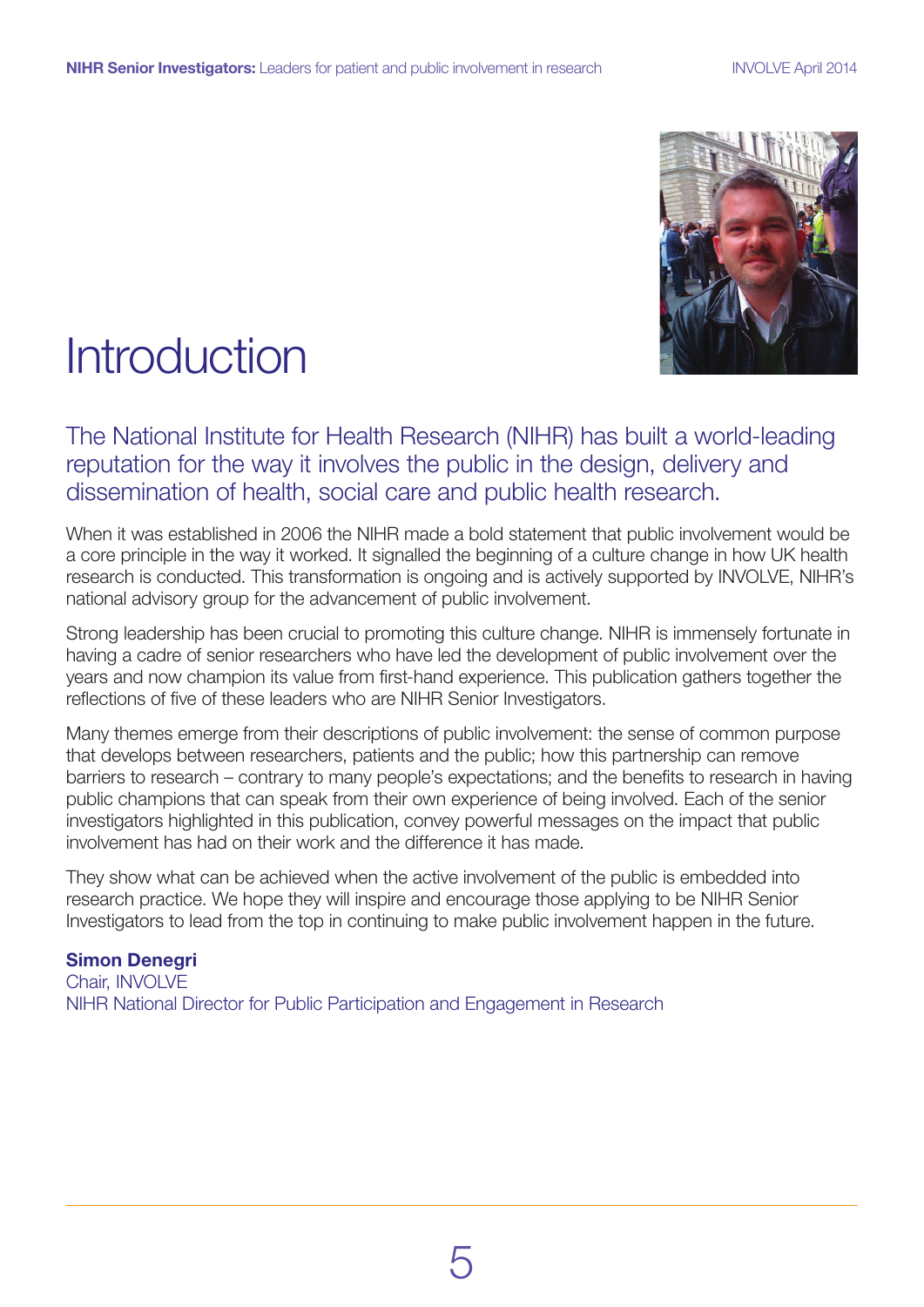

## <span id="page-5-0"></span>Dr John Bradley

Director, NIHR Cambridge Biomedical Research Centre

"There's no doubt that you can do laboratory-based research without patient and public involvement. But, if you do involve people, and you involve them early, you will reap the benefits as a research programme evolves."

NIHR Senior Investigator John Bradley has undertaken many different types of study, but his research is primarily laboratory-based, looking at the cardiovascular aspects of kidney disease. His experience suggests that most people, both healthy volunteers and patients, want to support health research and want a greater involvement than simply participating as subjects. Dr Bradley has found that patient and public involvement (PPI) in his work has positively influenced the development of questions and outcomes, has enhanced recruitment and increased the retention of participants in trials.

In his research on kidney care, Dr Bradley chaired the Advisory Board for a Kidney Research UK study looking at different interventions within primary care that would help doctors and patients achieve better blood control. Patients influenced the study design and helped identify the interventions to test. They attended the interview for the award with the funding body, emphasising the research team's aspiration to conduct research with patients, for patients. They held the researchers to account, monitoring progress and acted as critical friends. This study led to the Engaging with Quality in

Primary Care (ENABLE) study coordinated by Kidney Research UK and funded by the Health Foundation, for which a patient advisory group contributed to all parts of the study process, such as the development of patient materials, practitioner training and advice and evaluation tools.

It is important to note, suggests Dr Bradley, that the nature and design of patient and public involvement inevitably varies between studies. It will look very different in a study examining the direct care of patients to a laboratory-based study. However it still has applications in both settings. At the Cambridge Biomedical Research Centre (BRC), where the work is divided into themes, there is an expectation that PPI will be on the agenda for any key meetings with theme leads. If patients and the public are appropriately involved by theme leads, Dr Bradley suggests, it is more likely that the value and application of PPI will filter down into the research teams. The BRC has set up a panel of around 40 people who provide feedback on the BRC's research proposals and patient information and consent forms, making sure that materials are appropriate and terminology accessible.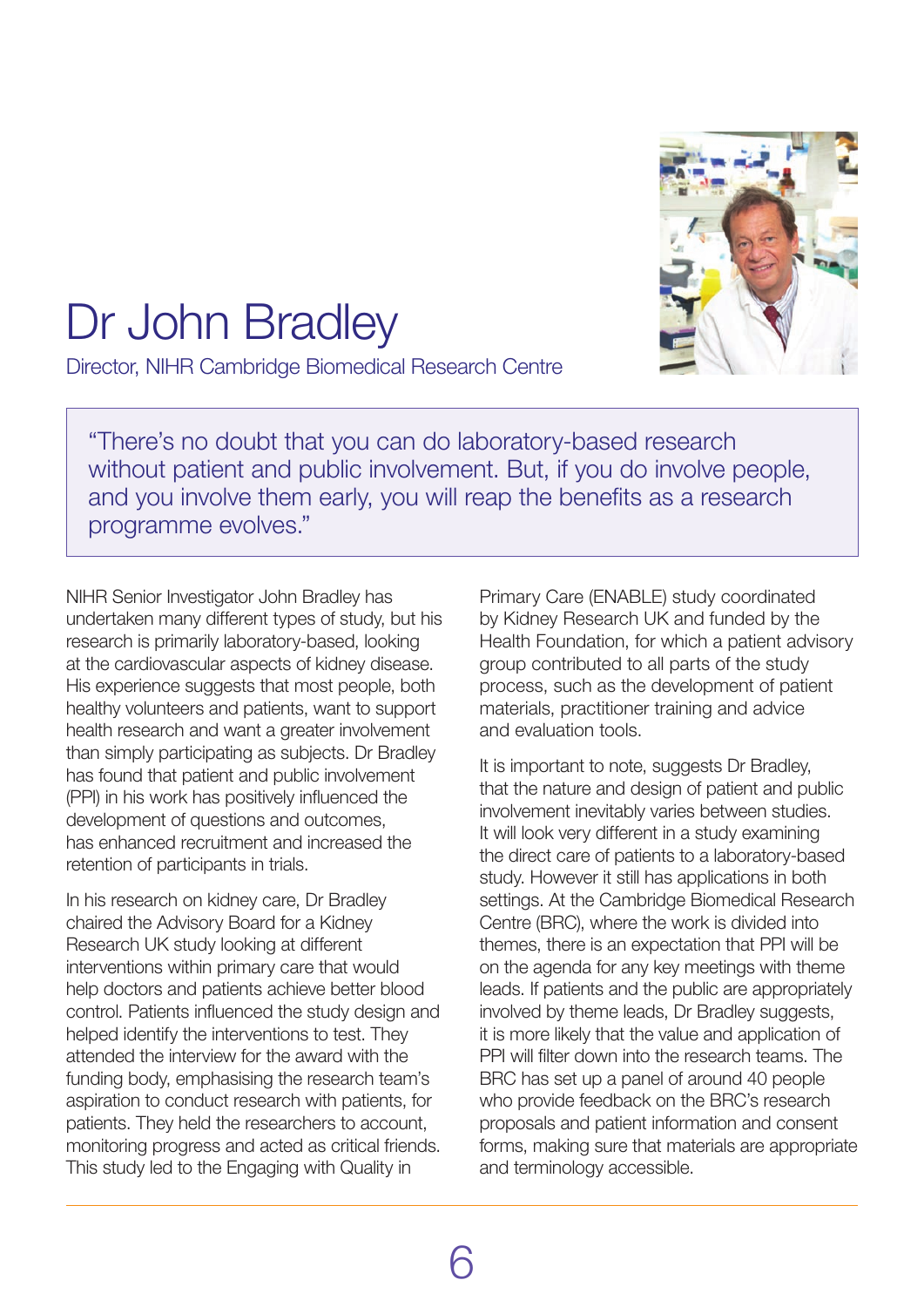A children's research board has been established at the NIHR/Wellcome Trust Cambridge Clinical Research Facility (CRF) for Experimental Medicine which supports the work of the BRC, where paediatric studies are carried out, many involving blood sampling. Children who had been or were likely to be involved in studies were invited to spend a morning reviewing the facilities at the CRF and made suggestions to help researchers provide an environment where children would like to spend time and participate in research.

Dr Bradley emphasises that PPI is essential for the development of gene and DNA research to ensure the public understands the issues

around DNA collection and analysis. As with research requiring blood or tissue samples, patients are at the heart of it. They need to be involved to help find ways to ensure all of the issues are fully considered, explain the processes and address the ethical implications.

A major challenge for PPI, according to Dr Bradley, is convincing all types of researchers of its importance. There is no doubt that it requires planning, time and effort. However, in a world where researchers already have significant levels of bureaucracy to manage, Dr Bradley believes that PPI will ultimately help rather than hinder the process.

"You might think that because you're studying a molecular signalling pathway, PPI is not important, but it is still about patients. PPI is essential for genomic research, to ensure all of the concerns are fully understood and ethical issues are properly addressed."

NIHR Cambridge Biomedical Research Centre: http://www.cambridge-brc.org.uk/public Loud F (2012) INVOLVE Conference presentation about public involvement in the ENABLE study: http://www.involve.nihr.ac.uk/posttypeconference/patient-involvement-in-quality[improvement-how-a-self-management-intervention-for-a-long-term-condition-chronic-kidney](http://www.involve.nihr.ac.uk/posttypeconference/patient-involvement-in-quality-improvement-how-a-self-management-intervention-for-a-long-term-condition-chronic-kidney-disease-ckd-was-both-developed-and-delivered-to-practitione)disease-ckd-was-both-developed-and-delivered-to-practitioners-by-a-patient-a/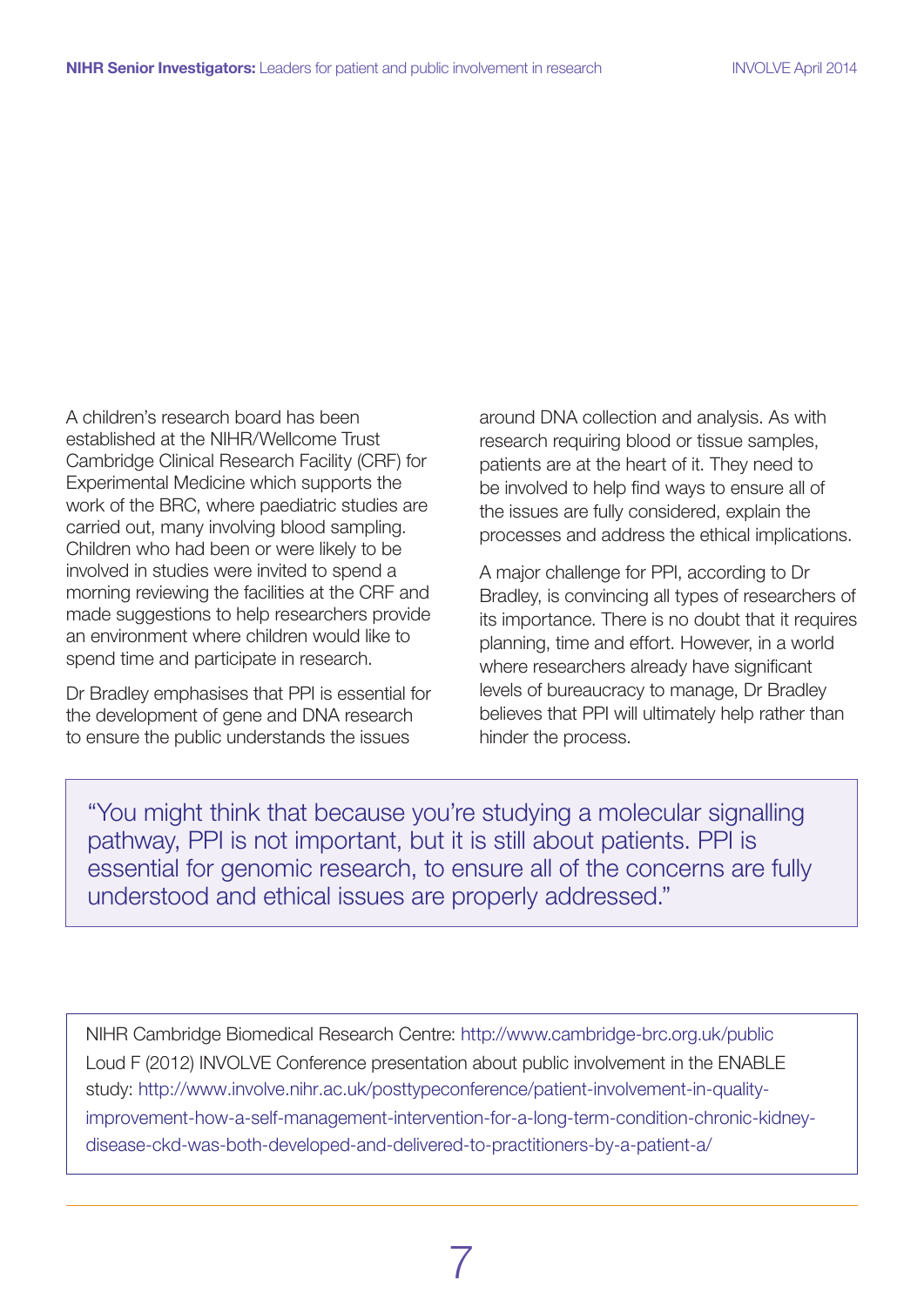

# <span id="page-7-0"></span>Professor David Gunnell

Professor of Epidemiology, School of Social and Community Medicine, University of Bristol

"We involve patients to understand what they want, to understand their needs, to ensure that what we research is directly relevant and will make a difference. We're doing it to make a difference to the patient and to population health."

NIHR Senior Investigator David Gunnell was the co-Principal Investigator on an NIHR Programme Grant for Applied Research (PGfAR) in support of the National Suicide Prevention Strategy for England. His research focuses on strategies for improving mental health and preventing suicide.

To plan and agree priorities for this suicide research programme Professor Gunnell and his team convened a workshop that included patients, representatives from the Samaritans (the national suicide prevention charity) and policy makers. Their views and input were key to ensuring this very challenging programme of work was designed appropriately and sensitively with the needs and concerns of service users and population health policy at its heart. One service user became a co-applicant, advising the research team and assisting with the recruitment of patients who self-harm to the study.

In previous research, Professor Gunnell and colleagues tested a contact-based intervention – a letter and the provision of sources of information and help – aimed at reducing the incidence of self-harm in the period after psychiatric hospital discharge. Every aspect of this was shaped by patient and public

involvement (PPI). There were two service users and a Samaritans' representative on the steering group. One of the service users became a co-author of a resultant paper.

The design of the intervention was determined through research interviews with service users. This enabled the team to assess how patients preferred to be contacted, how useful they might find the letter, how to word it, how often to contact them and any other issues they felt were relevant. The letters and protocols for patient contact following psychiatric hospital discharge were co-produced with a service user member of the research group and had input from a number of patients who had recently been discharged from a psychiatric inpatient unit. Service users commented on the design of the study and provided ideas that were incorporated into the final letters to patients and the interview guide to follow up on the intervention.

A similar approach was adopted in the development of the second intervention within the research programme: a contact-based intervention aimed at reducing the risk of repeat self-harm among people presenting to hospital following self-harm.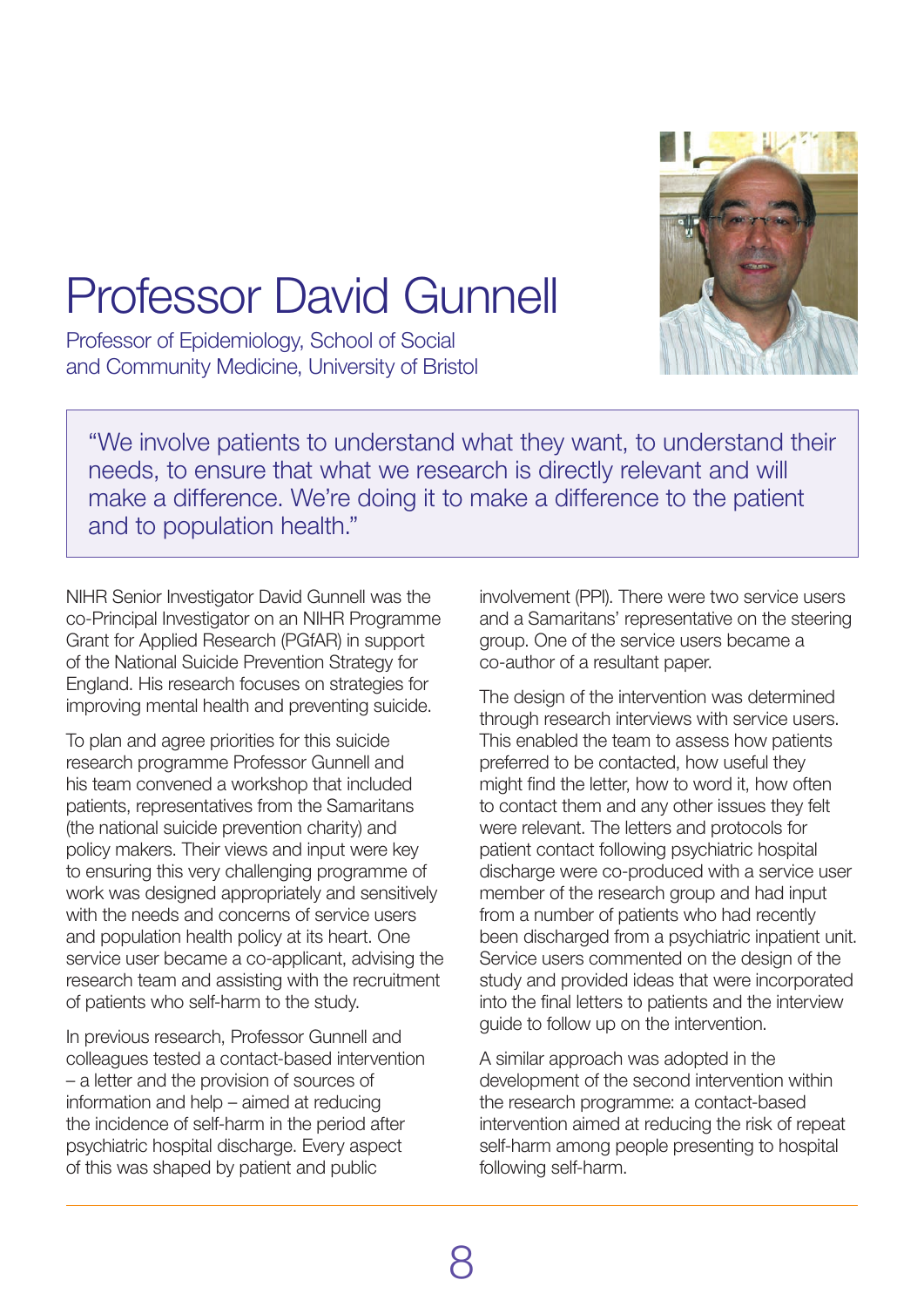Professor Gunnell and his team worked closely with their Service User Adviser to ensure people were adequately briefed and supported before, during and after the process of being involved. As well as the adviser, there were always at least two service users involved, to encourage peer support and to minimise the pressure a lone individual could feel.

Professor Gunnell believes that a key determinant of successful PPI in research is collaboration. Research is enhanced through the sharing of knowledge, insights and

experience. In particular he credits the Service User Adviser, Rosie Davies, with playing a key role in terms of contacting patients to be involved, helping the research team to communicate with them and supporting them to remain involved.

For Professor Gunnell, patient and public involvement is not an optional extra: it is part of the research process, ensuring that the evidence discovered is meaningful, relevant and useful to a particularly vulnerable group of patients.

"Patient and public involvement is about collaboration. It is not about the work of one individual but rather groups of patients and researchers coming together and contributing to a wider body of work."

Gunnell D et al (2013) A multicentre programme of clinical and public health research in support of the National Suicide prevention Strategy for England, Programme Grants Appl Res 2013:1(1) <http://www.journalslibrary.nihr.ac.uk/pgfar/volume-1/issue-1>

INVOLVE (2013) Examples of public involvement in research funding applications: Example 9 http://www.invo.org.uk/resource-centre/examples/exploring-public-involvement-in-nihr-researchfunding-applications a multi-centre programme of clinical and public health research to guide health service priorities for preventing suicide in England.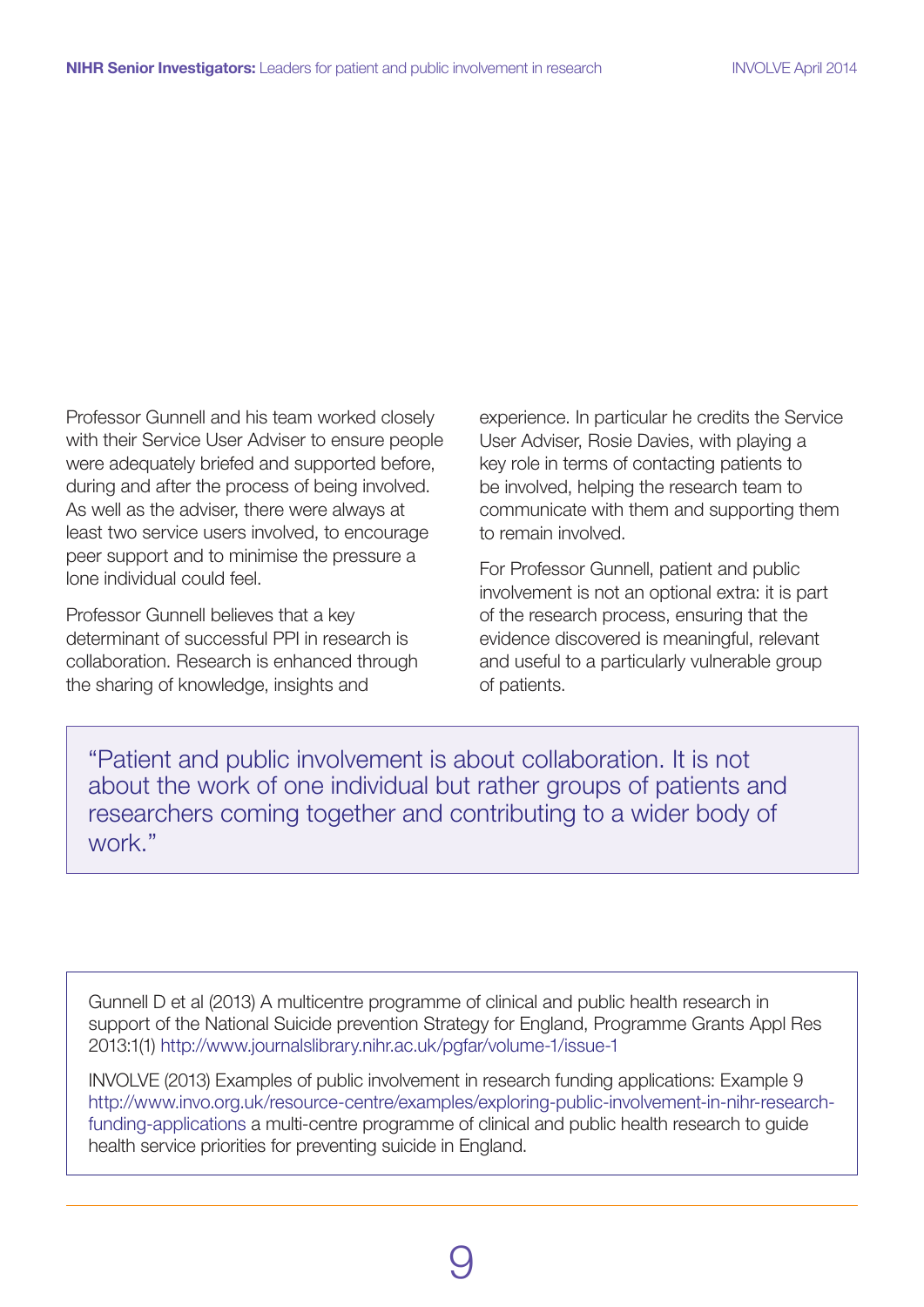

# <span id="page-9-0"></span>Professor Elaine Hay

Director, Institute of Primary Care and Health Sciences Centre, Keele University

"As researchers I think we sometimes lose sight of the fact that the reason we do research is for the benefit of patients. Patient and public involvement brings us back to that."

NIHR Senior Investigator Elaine Hay's research area is musculoskeletal conditions. She is interested in improving doctors' and patients' capacity to manage the conditions in primary care and through self-care.

Professor Hay was introduced to the concept of patient and public involvement (PPI) through an osteo-arthritis programme which was seeking to understand the differences between patients' and researchers' priorities for research. Like many researchers, she was acutely aware that funders increasingly wanted to see evidence of PPI in research proposals. However, Professor Hay suggests that she soon started to see the benefits of PPI to all aspects of her research and the benefits to the patients themselves.

At the Primary Care Centre, the 60 members of the Patient and User Group are involved in prioritising research questions, advising on appropriate methodologies, devising effective and ethical recruitment strategies, interpreting findings and disseminating results. Patient involvement in the development of fibromyalgia research questions has changed the researchers' focus from cause to day-today coping with the condition which causes widespread muscular pain. Much arthritis

research is looking for a cure. However, patient involvement has encouraged researchers at the Centre to also look at how to help them cope psychologically. Professor Hay says that researchers should not make assumptions about what patients want or need.

Integrating patient and public involvement into the end stages of the research process has also been a focus for Professor Hay, to ensure appropriate communication with trial participants. Patients have helped the researchers translate the results of trials into accessible language. Additionally, they have advised on communication with the control group participants, who may become anxious that they have missed out on treatment opportunities.

Professor Hay has committed core funding to ensure the Centre's Patient and User Group is run effectively. Organising the members, allocating them to projects and supporting their involvement is resource-intensive. It is important to recognise that different people will have different interests, skills and availability. Some may want to contribute to work which concerns their condition while others may carry out wider strategic activities. Two patients are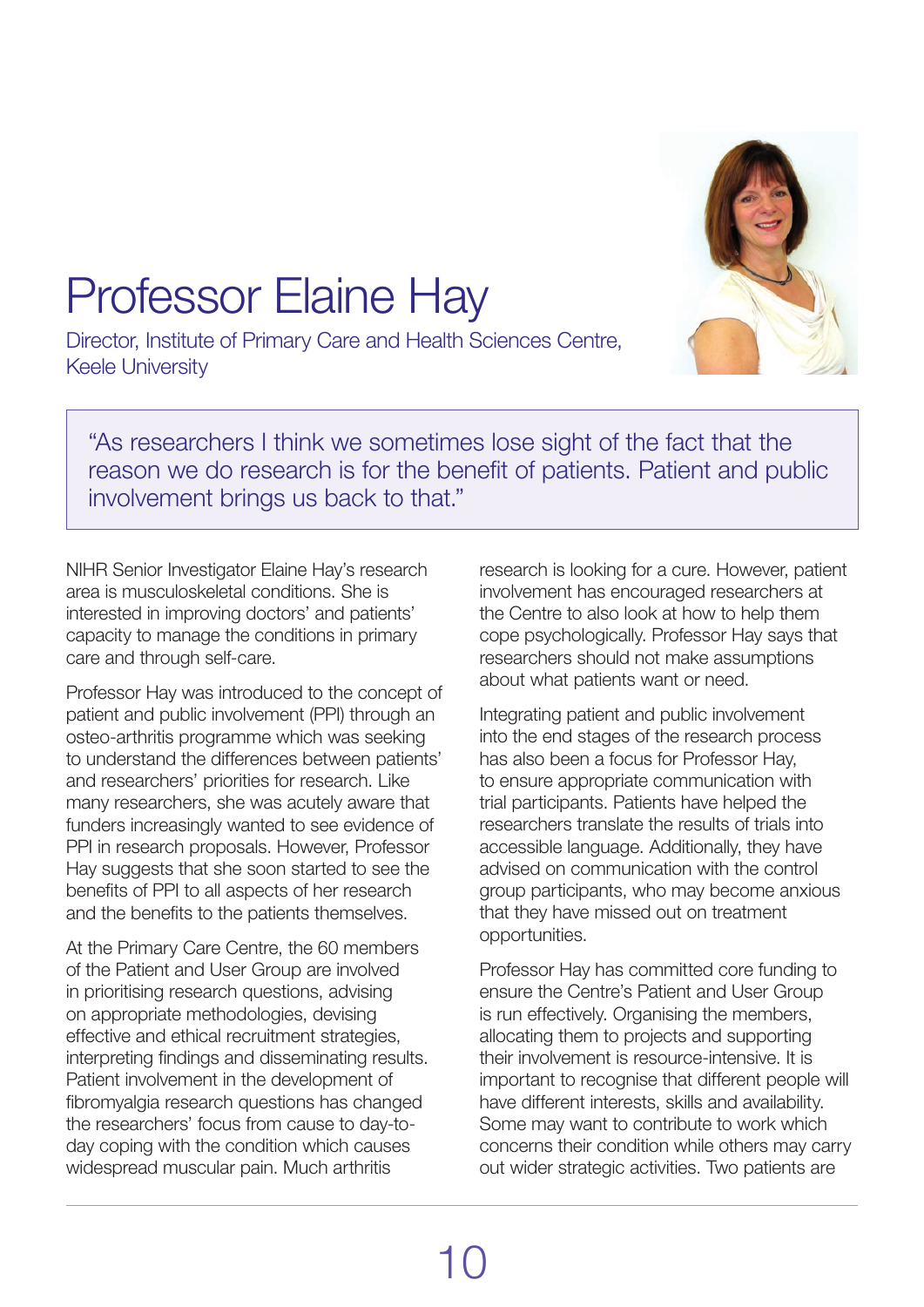now employed to coordinate this work, ensuring that everyone involved is supported, as well as being clear about their role and responsibilities. Professor Hay believes that patients know and will disengage when PPI is being carried out in a tokenistic or half-hearted way.

At the Centre's annual PPI meeting Professor Hay is conscious of being visible as a leader,

demonstrating to patients, the public and the research community that PPI is a vital part of their work. Indeed, an evaluation of the PPI programme found that the Patient and User Group had provided invaluable opportunities for the researchers to discuss their ideas and modify and validate their approaches, as well as enhancing the Centre's ability to attract research funding.

"Our patients, the PPI group, they're our ambassadors, they can help us get messages about research out into the public domain. What I would love is for patients to go to their GP and say, 'Have you seen this research?"

Institute of Primary Care and Health Sciences: http://www.keele.ac.uk/pchs/involvingthepublic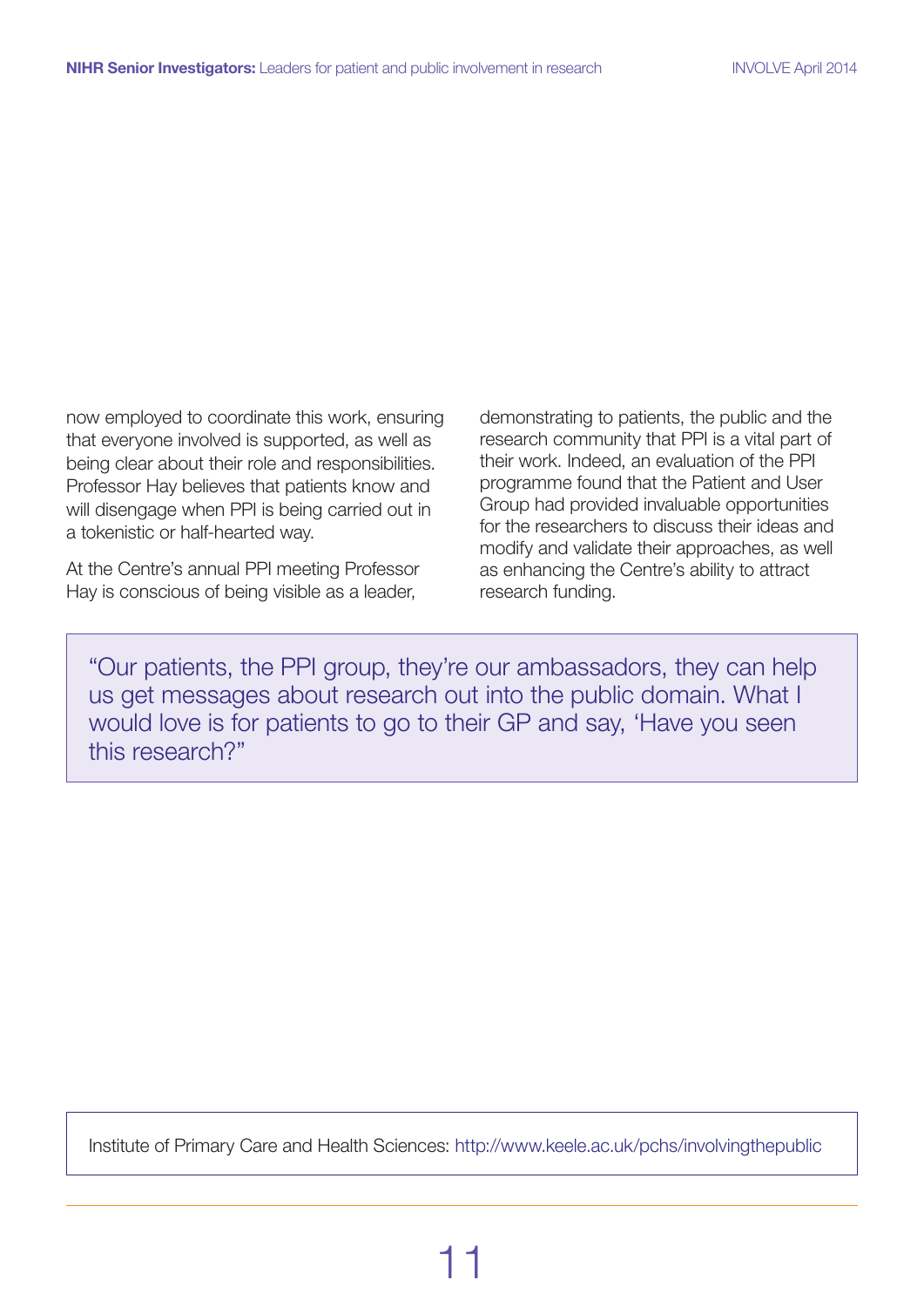

# <span id="page-11-0"></span>Professor Hywel Williams

Professor of Dermato-Epidemiology and Director, Centre of Evidence-Based Dermatology, University of Nottingham

"I don't actually think of the patients who work with us as PPI members: they're colleagues, they're people with good ideas. To me, they're part of the team like the statistician or the qualitative researcher or the clinician. I don't see a boundary. Patient and public involvement is essential, integral and natural to what we do."

NIHR Senior Investigator Hywel Williams has involved patients and the public in his research for over 20 years and considers it to be an essential mechanism for bridging the gap between the researcher's ideas and the reality of the patient's experience.

Patient and public involvement (PPI) is a key feature in a wide range of Professor Williams' activities. This includes initiatives to set priorities for research into various skin conditions, identifying patient-important outcome measures for eczema research and supporting a patient, Maxine Whitton, to become lead author on the Cochrane systematic review of interventions for vitiligo (a condition that causes white patches on the skin).

The NIHR Health Technology Assessment (HTA) programme-funded HI-Light Trial, which is about testing handheld ultraviolet devices for vitiligo, originated from a suggestion put forward by patients and clinicians working together in a James Lind Alliance Vitiligo Priority Setting Partnership. This was an exercise that developed out of an NIHR Programme Grant

for Applied Research (PGfAR) coordinated by the Centre of Evidence-Based Dermatology. This input has changed the focus of vitiligo research from a hospital-based intervention treating the whole body to testing a treatment that can be used at home to repigment the visible areas on the hands and face that matter most to patients. Again in vitiligo, finding out how patients conceptualised successful treatment has led to the development of a new primary outcome measure of asking patients how noticeable their vitiligo is after treatment as opposed to the traditional measure of percentage of skin repigmentation. Patient involvement has also ensured participant information and recruitment materials for vitiligo studies are accessible and appropriate to people from different ethnic groups.

Professor Williams attributes a culture change in dermatology research to the involvement of patients. He suggests that in the past, research was dominated by basic science and the patient voice was rarely heard. Now he feels that there is greater acknowledgement of and response to the patient as the user of research.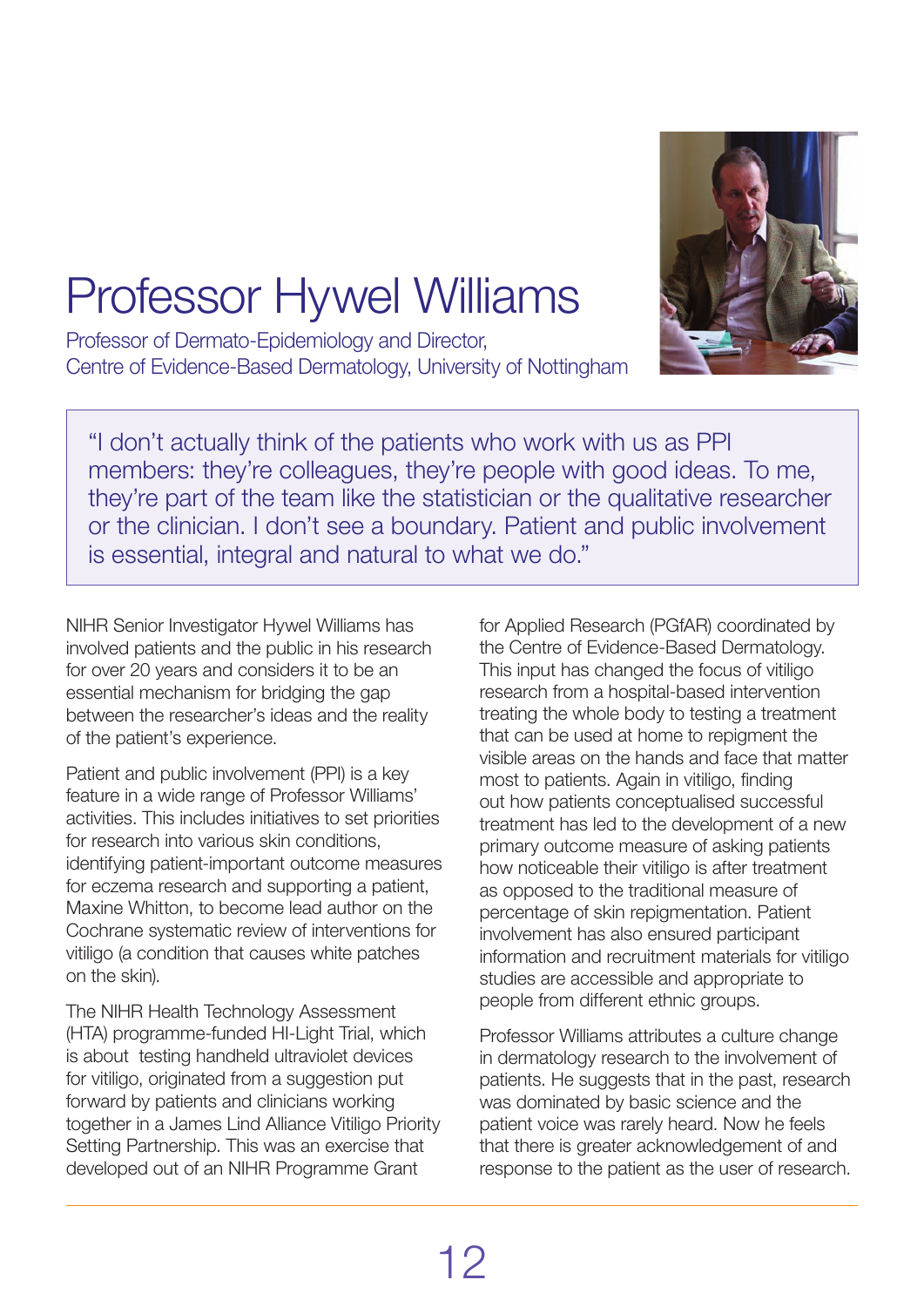The presence of patients on, for example, clinical trial steering groups, in network meetings and funding meetings reminds the researchers to maintain their focus on the ultimate beneficiaries of the research.

According to Professor Williams there is still some way to go. He is aware of those within the clinical research community who are not yet comfortable with the notion of involving patients and the public. He says it can be helpful to

observe a team which is confident about PPI, where patients are empowered to contribute and where adequate time and resource have been allocated to support this.

Professor Williams believes that when patients feel valued and respected while undertaking PPI activities, they become the greatest allies of the researchers and the most powerful advocates for the research.

"Good patient and public involvement comes from the top. If you're the chair, phone your PPI reps before the meeting, meet up with them, make them feel relaxed, introduce them, bring them in. The chair must demonstrate that the patients' opinions are valued and hopefully other researchers will pick that up and take it back into their work."

Centre of Evidence Based Dermatology: www.nottingham.ac.uk/research/groups/cebd/get-involved.aspx

Projects: [Interventions for vitiligo – Cochrane review](http://onlinelibrary.wiley.com/doi/10.1002/14651858.CD003263.pub4/abstract) http://onlinelibrary.wiley.com/doi/10.1002/14651858.CD003263.pub4/abstract

[Eczema outcomes project](http://www.homeforeczema.org) http://www.homeforeczema.org

[Vitiligo PSP](http://www.lindalliance.org/Vitiligo_Priority_Setting_Partnership.asp) http://www.lindalliance.org/Vitiligo\_Priority\_Setting\_Partnership.asp

[HI-light trial](http://www.trialsjournal.com/content/15/1/51) http://www.trialsjournal.com/content/15/1/51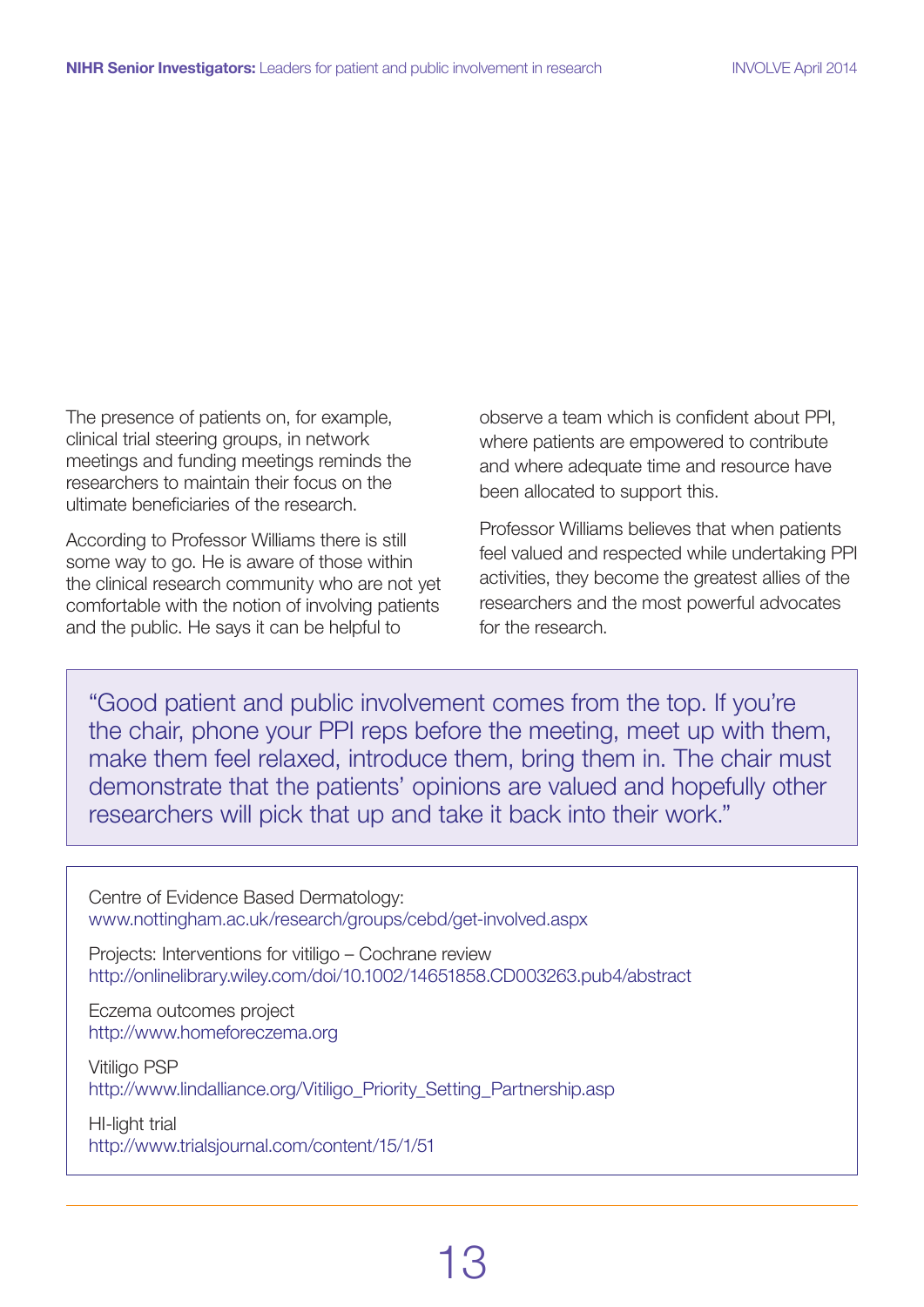

# <span id="page-13-0"></span>Professor Sue Ziebland

Director, Health Experiences Group, Nuffield Department of Primary Care Health Services, University of Oxford

"A lot of research is funded by public money, so it's a no-brainer that the public should be involved in defining it. It's important for science, it's important for public understanding and ethically it's important. Patient and public involvement helps make research better."

NIHR Senior Investigator Sue Ziebland is a medical sociologist who specialises in qualitative narrative interview methods. Her research and interviews with service users provide the content for Healthtalkonline, a website offering information about health issues. She therefore uses patient and public involvement (PPI) as a means of generating effective public engagement tools.

Professor Ziebland has involved patients and members of the public in her research for many years and believes it has had positive impacts. When recruiting a researcher to carry out interviews with people with schizophrenia, having a service user on the panel was an effective way to identify the candidate with a demonstrable ability to build rapport with that specific participant group. On the steering group for a study on the ethical dilemmas of carers of people with dementia, three carers contributed to every stage, from designing interview tools to helping researchers interpret the results. They were engaged, enthusiastic, supportive and challenging, offering a fresh perspective and views on the presentation of findings which the researchers had not

anticipated. The project led to a Healthtalkonline module about caring for dementia which was honest and upfront about carers' positive and negative experiences.

In other projects, patients' connections and insights into community dynamics have helped Professor Ziebland and her team involve socalled 'seldom heard' groups and recruit them to studies. This has included taking advice on how and where to communicate appropriately, including with people who are unable to read. Through PPI they have gained access to Irish travellers and have worked with young men, including those from black and minority ethnic communities, both groups which researchers often struggle to include in health research.

Professor Ziebland notes that patient and public involvement brings the authority of experience but that people will only feel confident expressing that if their contribution is clearly valued by the research team. This requires researchers to be explicit about the purpose of a PPI activity, the specific requirements of a task and the role of each individual in relation to the wider research programme.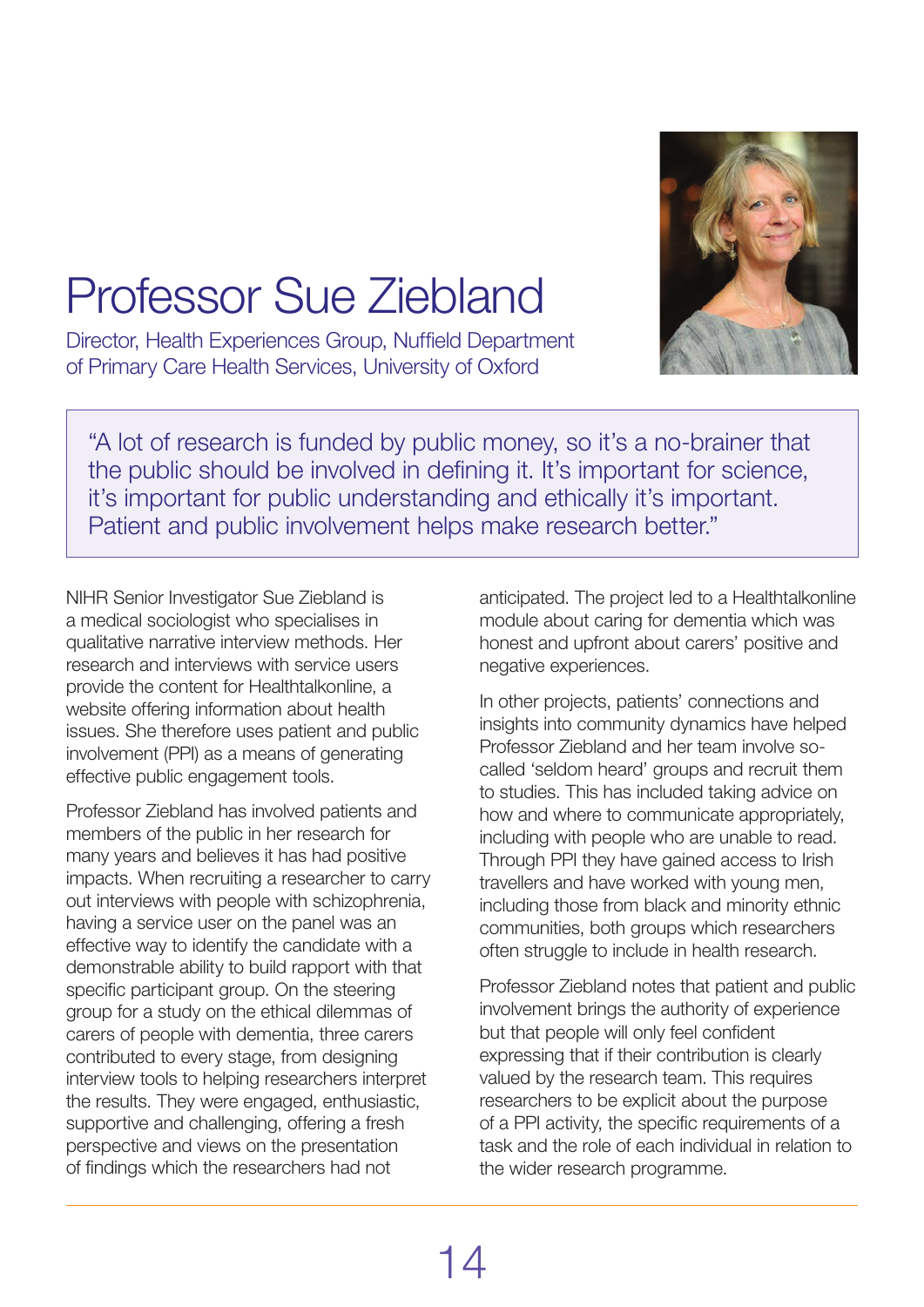Supporting patients to be involved is important and may need to include offering training or mentoring – either formally or informally. Researchers should also plan for illness and absence when working with patients and not rely on sole individuals. Professor Ziebland takes a reflective approach to PPI and considers it to be a continual learning process. She suggests that researchers who are new to PPI may find it helpful to visit the Healthtalkonline PPI module in which patients

talk about being involved in research. A module describing researchers' experiences of PPI will follow in 2015.

Professor Ziebland believes that patient and public involvement enhances public knowledge of research and makes people more favourably disposed towards it and to incorporating findings into their lives. More widely, it contributes to public understanding of science and enhances people's ability to interpret headlines about research findings.

"It's important to communicate to patients that they are there because we recognise that they can do something which we can't do. If you're involving them in the right way, you ought to be surprised by the things they can contribute."

**Healthtalkonline** http://www.healthtalkonline.org

Carers of people with dementia [module](www.healthtalkonline.org/peoples-experiences/nerves-brain/carers-people-dementia/topics) http://www.healthtalkonline.org/peoples-experiences/nerves-brain/carers-people-dementia/topics

Patient and Public Involvement experiences [module](http://healthtalkonline.org/peoples-experiences/improving-health-care/patient-and-public-involvement-research/topics) http://healthtalkonline.org/peoples-experiences/medical-research (available from July 2014)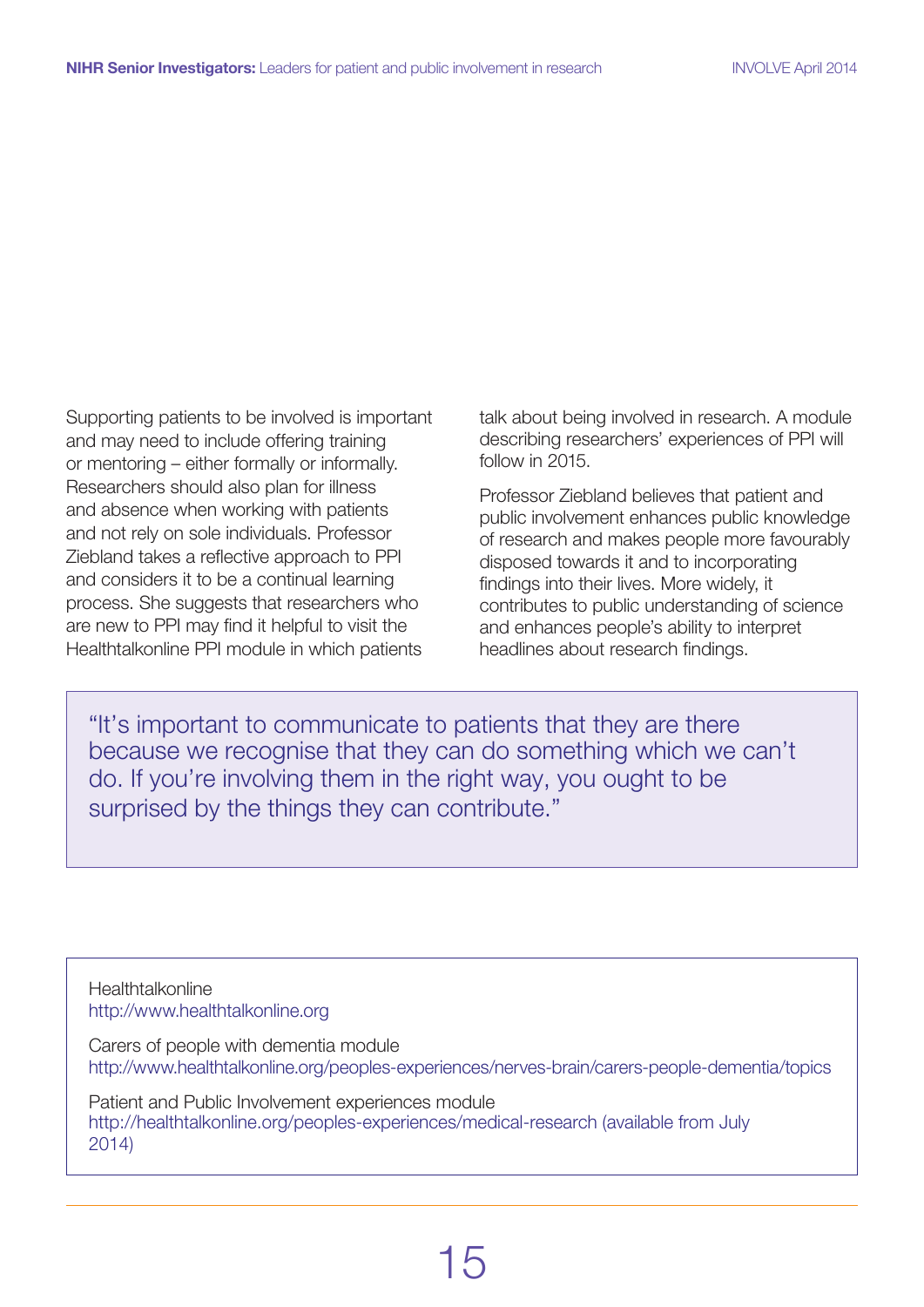#### **Further information:**  Patient and public involvement in research

INVOLVE describes 'patient and public involvement' as an active partnership between patients, members of the public and researchers in the research process. This can include, for example, involvement in the choice of research topics, assisting in the design, advising on the research project or in carrying out the research.

INVOLVE's definition of the term 'patients and public' includes: patients, potential patients, carers and people who use health and social care services as well as people from organisations that represent people who use services. Whilst all of us are actual, former or indeed potential users of health and social care services, there is an important distinction to be made between the perspectives of the public and the perspectives of people who have a professional role in health and social care services and research. (INVOLVE, 2012)

For a more detailed explanation of involvement, how it links to and differs from engagement and participation in research see http://www.invo.org.uk/find-out-more/what-is-public-involvement-inresearch-2

NIHR organisations providing useful resources, advice and support on patient and public involvement in research include:

**NIHR Research Design Service** (RDS) http://www.ccf.nihr.ac.uk/Pages/RDSMap.aspx provides advice and support to researchers developing research proposals for submission to the NIHR and other national, peer-reviewed funding competitions for health and social care research. This includes resources, advice and support on patient and public involvement in the development of proposals.

**INVOLVE** http://www.invo.org.uk provides advice and a range of resources on patient and public involvement in research.

These include:

- $\blacksquare$  a directory of research networks and organisations supporting involvement invoDIRECT.
- $\blacksquare$  resources which include briefing notes for researchers on what is public involvement and how to involve people in research; an involvement cost calculator to help with budgeting; searchable databases including an evidence library and other resources.
- $\blacksquare$  a website http://www.peopleinresearch.org provides information for patients and the public about current opportunities for getting involved in research. Researchers and funders can use People in Research to advertise and invite patients and the public to get involved in their research.

The **James Lind Alliance** (JLA) http://www.jla.nihr.ac.uk has a guidebook with step-by-step guidance on involving patients and clinicians in the identification and prioritisation of search topics and questions.